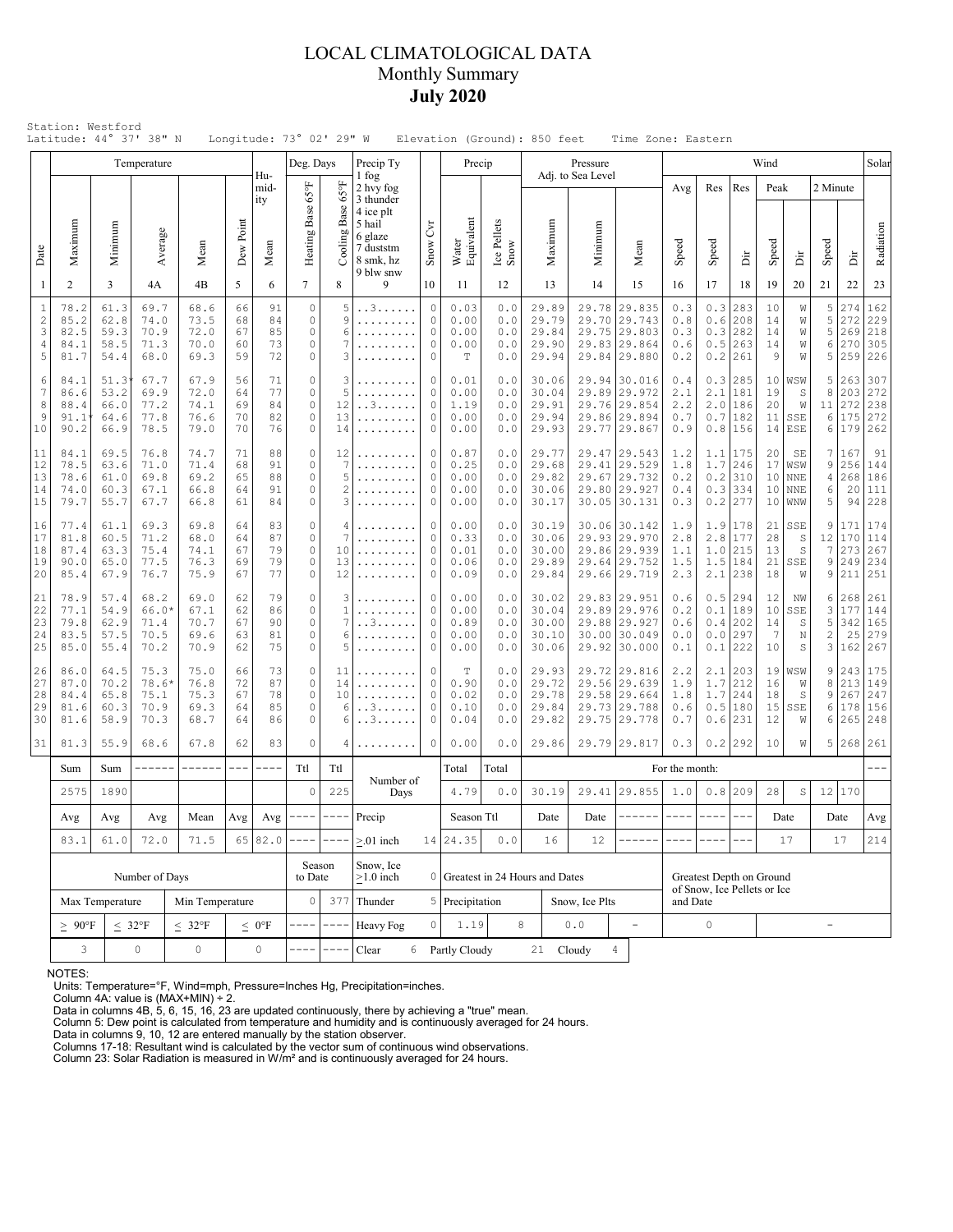## OBSERVATIONS AT 3-HOUR INTERVALS **July 2020: Westford**

|                                                          |                                                         |                                                                                    |                                                              |                                              |                                              |                                              |                                                                                | Wind                                                                                            |                                                                                        |                                                         |                                                                             |                                                              |                                              |                                              |                                                      |                                                                              | Wind                                                                            |                                                       |                                               |                                                                                          |                                                              |                                              |                                              |                                                           |                                                                      | Wind                                                                 |                                                                                                                                                                                  |
|----------------------------------------------------------|---------------------------------------------------------|------------------------------------------------------------------------------------|--------------------------------------------------------------|----------------------------------------------|----------------------------------------------|----------------------------------------------|--------------------------------------------------------------------------------|-------------------------------------------------------------------------------------------------|----------------------------------------------------------------------------------------|---------------------------------------------------------|-----------------------------------------------------------------------------|--------------------------------------------------------------|----------------------------------------------|----------------------------------------------|------------------------------------------------------|------------------------------------------------------------------------------|---------------------------------------------------------------------------------|-------------------------------------------------------|-----------------------------------------------|------------------------------------------------------------------------------------------|--------------------------------------------------------------|----------------------------------------------|----------------------------------------------|-----------------------------------------------------------|----------------------------------------------------------------------|----------------------------------------------------------------------|----------------------------------------------------------------------------------------------------------------------------------------------------------------------------------|
| Hour                                                     | Sunshine                                                | Pressure                                                                           | Rainfall<br>rate                                             | Temperature                                  | Dew Point                                    | Humidity                                     | Direction                                                                      | Speed                                                                                           | Gust                                                                                   | Sunshine                                                | Pressure                                                                    | Rainfall<br>rate                                             | Temperature                                  | Dew Point                                    | Humidity                                             | Direction                                                                    | Speed                                                                           | Gust                                                  | Sunshine                                      | Pressure                                                                                 | Rainfall<br>rate                                             | Temperature                                  | Dew Point                                    | Humidity                                                  | Direction                                                            | Speed                                                                | Gust                                                                                                                                                                             |
|                                                          |                                                         |                                                                                    |                                                              | JUL 01                                       |                                              |                                              |                                                                                |                                                                                                 |                                                                                        |                                                         |                                                                             |                                                              | JUL 02                                       |                                              |                                                      |                                                                              |                                                                                 |                                                       |                                               |                                                                                          |                                                              | JUL 03                                       |                                              |                                                           |                                                                      |                                                                      |                                                                                                                                                                                  |
| 0 <sub>0</sub><br>03<br>06<br>09<br>12<br>15<br>18<br>21 | 0<br>0<br>11<br>193<br>450<br>559<br>279<br>0           | 29.88<br>29.85<br>29.86<br>29.87<br>29.86<br>29.82<br>29.79<br>29.79               | 0.00<br>0.00<br>0.00<br>0.00<br>0.00<br>0.05<br>0.00<br>0.00 | 62<br>63<br>63<br>65<br>73<br>73<br>78<br>70 | 61<br>62<br>63<br>65<br>69<br>69<br>70<br>67 | 96<br>98<br>98<br>97<br>89<br>87<br>75<br>92 | 33<br>33<br>33<br>29<br>26<br>35<br>25<br>25                                   | 0<br>0<br>$\circ$<br>0<br>0<br>0<br>$\mathbf 1$<br>$\circ$                                      | 0<br>0<br>$\circ$<br>$\mathbf 1$<br>8<br>4<br>3<br>$\circ$                             | 0<br>0<br>35<br>529<br>854<br>271<br>176<br>0           | 29.79<br>29.77<br>29.76<br>29.75<br>29.73<br>29.71<br>29.71<br>29.74        | 0.00<br>0.00<br>0.00<br>0.00<br>0.00<br>0.00<br>0.00<br>0.00 | 64<br>63<br>64<br>74<br>83<br>84<br>80<br>74 | 63<br>63<br>63<br>68<br>71<br>74<br>71<br>67 | 96<br>98<br>98<br>83<br>68<br>72<br>74<br>78         | 124<br>22<br>15<br>18<br>23<br>27<br>25<br>27                                | 0<br>0<br>0<br>2<br>3<br>$\mathbb O$<br>1<br>$\overline{c}$                     | 0<br>3<br>4<br>8<br>7<br>8<br>4<br>10                 | 0<br>0<br>14<br>213<br>939<br>888<br>202<br>0 | 29.75<br>29.77<br>29.78<br>29.82<br>29.83<br>29.81<br>29.80<br>29.82                     | 0.00<br>0.00<br>0.00<br>0.00<br>0.00<br>0.00<br>0.00<br>0.00 | 68<br>68<br>68<br>71<br>80<br>80<br>82<br>65 | 66<br>67<br>67<br>68<br>72<br>73<br>69<br>60 | 92<br>97<br>97<br>92<br>77<br>77<br>67<br>84              | 27<br>27<br>28<br>26<br>26<br>25<br>33<br>29                         | 0<br>0<br>0<br>$\overline{\mathbf{c}}$<br>$\,1$<br>$\,1\,$<br>0<br>0 | 0<br>0<br>$\mathbb O$<br>6<br>6<br>6<br>$\overline{c}$<br>$\mathbb O$                                                                                                            |
|                                                          |                                                         |                                                                                    |                                                              | JUL 04                                       |                                              |                                              |                                                                                |                                                                                                 |                                                                                        |                                                         |                                                                             |                                                              | JUL 05                                       |                                              |                                                      |                                                                              |                                                                                 |                                                       |                                               |                                                                                          |                                                              | JUL 06                                       |                                              |                                                           |                                                                      |                                                                      |                                                                                                                                                                                  |
| 00<br>03<br>06<br>09<br>12<br>15<br>18<br>21             | 0<br>$\mathbf 0$<br>21<br>547<br>889<br>812<br>197<br>0 | 29.84<br>29.85<br>29.86<br>29.89<br>29.90<br>29.86<br>29.86<br>29.86               | 0.00<br>0.00<br>0.00<br>0.00<br>0.00<br>0.00<br>0.00<br>0.00 | 60<br>61<br>59<br>72<br>78<br>83<br>80<br>63 | 58<br>60<br>58<br>66<br>64<br>58<br>57<br>56 | 93<br>97<br>98<br>81<br>61<br>43<br>45<br>79 | 129<br>28<br>26<br>25<br>25<br>32<br>30<br>28                                  | 0<br>$\circ$<br>$\circ$<br>$\mathbf{1}$<br>3<br>0<br>0<br>$\mathbf{0}$                          | 0<br>$\mathbf{1}$<br>$\mathbb O$<br>6<br>8<br>9<br>4<br>$\circ$                        | 0<br>$\circ$<br>18<br>192<br>872<br>436<br>100<br>0     | 129.87<br>29.86<br>29.88<br>29.89<br>29.89<br>29.86<br>29.84<br>29.90       | 0.00<br>0.00<br>0.00<br>0.00<br>0.00<br>0.00<br>0.00<br>0.00 | 65<br>63<br>55<br>72<br>79<br>81<br>79<br>65 | 57<br>56<br>52<br>60<br>58<br>64<br>63<br>61 | 77<br>80<br>90<br>68<br>48<br>57<br>60<br>89         | 28<br>27<br>27<br>25<br>30<br>02<br>00<br>16                                 | 0<br>0<br>0<br>0<br>0<br>0<br>0<br>0                                            | 0<br>1<br>0<br>0<br>4<br>2<br>2<br>0                  | 0<br>0<br>19<br>550<br>884<br>814<br>181<br>0 | 29.94<br>29.96<br>30.00<br>30.05<br>30.05<br>30.03<br>30.02<br>30.02                     | 0.00<br>0.00<br>0.00<br>0.00<br>0.00<br>0.00<br>0.00<br>0.00 | 59<br>54<br>51<br>72<br>79<br>84<br>81<br>63 | 56<br>53<br>50<br>59<br>57<br>58<br>63<br>56 | 92 <sub>1</sub><br>95<br>96<br>65<br>47<br>42<br>53<br>78 | 0 <sub>0</sub><br>0 <sub>0</sub><br>15<br>02<br>27<br>35<br>27<br>27 | 0<br>0<br>0<br>0<br>$\overline{c}$<br>0<br>$\,1$<br>0                | 0<br>$\circ$<br>$\mathbb O$<br>$\begin{array}{c} 3 \\ 6 \end{array}$<br>$\overline{4}$<br>6<br>$\mathbb O$                                                                       |
|                                                          | JUL 07                                                  |                                                                                    |                                                              |                                              |                                              |                                              |                                                                                |                                                                                                 |                                                                                        |                                                         | JUL 08                                                                      |                                                              |                                              |                                              |                                                      |                                                                              |                                                                                 |                                                       |                                               | JUL 09                                                                                   |                                                              |                                              |                                              |                                                           |                                                                      |                                                                      |                                                                                                                                                                                  |
| 0 <sub>0</sub><br>03<br>06<br>09<br>12<br>15<br>18<br>21 | $\mathbf 0$<br>26<br>536<br>844<br>640<br>109<br>0      | 0, 30.04<br>30.03<br>30.04<br>30.02<br>29.99<br>29.94<br>29.91<br>29.90            | 0.00<br>0.00<br>0.00<br>0.00<br>0.00<br>0.00<br>0.00<br>0.00 | 56<br>54<br>62<br>74<br>81<br>86<br>80<br>75 | 53<br>52<br>60<br>66<br>70<br>72<br>68<br>66 | 93<br>91<br>77<br>68<br>63<br>66<br>74       | 90, 27<br>27<br>17<br>18<br>20<br>22<br>21<br>16                               | 0<br>$\circ$<br>3<br>5<br>4<br>3<br>3<br>$\overline{c}$                                         | 0<br>$\mathbb O$<br>9<br>15<br>11<br>9<br>11<br>11                                     | 0<br>$\mathbf 0$<br>16<br>399<br>503<br>944<br>223<br>0 | 129.91<br>29.88<br>29.88<br>29.88<br>29.84<br>29.79<br>29.83<br>29.85       | 0.00<br>0.00<br>0.00<br>0.00<br>0.00<br>0.00<br>0.00<br>0.00 | 73<br>70<br>70<br>75<br>83<br>88<br>72<br>68 | 66<br>66<br>67<br>70<br>74<br>75<br>68<br>65 | 79,18<br>88<br>90<br>85<br>76<br>66<br>89<br>92      | 17<br>19<br>18<br>17<br>23<br>12<br>15                                       | 3<br>6<br>2<br>5<br>3<br>3<br>0<br>0                                            | 11<br>15<br>14<br>11<br>11<br>13<br>$\mathbf{2}$<br>5 | 0<br>30<br>506<br>896<br>311<br>151<br>0      | 0, 29.87<br>29.88<br>29.91<br>29.93<br>29.92<br>29.89<br>29.86<br>29.88                  | 0.00<br>0.00<br>0.00<br>0.00<br>0.00<br>0.00<br>0.00<br>0.00 | 66<br>66<br>67<br>77<br>86<br>90<br>84<br>73 | 65<br>65<br>66<br>73<br>76<br>73<br>74<br>68 | 97<br>97<br>88<br>73<br>58<br>72<br>85                    | 96, 16<br>18<br>18<br>19<br>18<br>08<br>18<br>23                     | 0<br>0<br>0<br>3<br>$\overline{\mathbf{c}}$<br>$\,1\,$<br>0<br>0     | $\begin{array}{c} 8 \\ 5 \end{array}$<br>$\mathsf{O}\xspace$<br>$\begin{array}{c} 9 \\ 6 \\ 9 \end{array}$<br>$\mathbb O$<br>0                                                   |
|                                                          |                                                         |                                                                                    |                                                              | <b>JUL 10</b>                                |                                              |                                              |                                                                                |                                                                                                 |                                                                                        |                                                         |                                                                             |                                                              | JUL 11                                       |                                              |                                                      |                                                                              |                                                                                 |                                                       |                                               |                                                                                          |                                                              | <b>JUL 12</b>                                |                                              |                                                           |                                                                      |                                                                      |                                                                                                                                                                                  |
| 00<br>03<br>06<br>09<br>12<br>15<br>18<br>21             | 0<br>0<br>21<br>508<br>912<br>788<br>174<br>0           | 129.90<br>29.91<br>29.92<br>29.92<br>29.88<br>29.85<br>29.82<br>29.80              | 0.00<br>0.00<br>0.00<br>0.00<br>0.00<br>0.00<br>0.00<br>0.00 | 68<br>68<br>69<br>83<br>90<br>89<br>85<br>76 | 66<br>66<br>67<br>73<br>78<br>71<br>73<br>67 | 94<br>93<br>93<br>74<br>69<br>55<br>68<br>75 | 123<br>19<br>18<br>18<br>20<br>16<br>18<br>10                                  | 0<br>$\circ$<br>$\circ$<br>$\overline{\mathbf{c}}$<br>3<br>$\sqrt{4}$<br>$\circ$<br>$\mathbf 0$ | 0<br>3<br>5<br>11<br>$\epsilon$<br>8<br>0<br>3                                         | 0<br>49<br>42<br>397<br>350<br>125<br>0                 | 0, 29, 77<br>29.67<br>29.58<br>29.53<br>29.50<br>29.50<br>29.48<br>29.50    | 0.00<br>0.21<br>0.00<br>0.10<br>0.00<br>0.00<br>0.00<br>0.00 | 74<br>75<br>70<br>72<br>73<br>75<br>83<br>76 | 68<br>69<br>68<br>70<br>72<br>74<br>72<br>71 | 81,07<br>84<br>94<br>93<br>96<br>95<br>70<br>85      | 15<br>10<br>16<br>19<br>21<br>16<br>19                                       | 0<br>0<br>0<br>0<br>3<br>4<br>4<br>0                                            | 3<br>2<br>2<br>4<br>8<br>13<br>20<br>4                | 0<br>0<br>19<br>322<br>350<br>352<br>0        | 29.47<br>29.43<br>29.42<br>29.53<br>29.57<br>29.60<br>29.64                              | 0.00<br>0.00<br>0.00<br>0.00<br>0.00<br>0.00<br>0.00         | 73<br>71<br>68<br>75<br>75<br>77<br>67       | 71<br>69<br>67<br>71<br>71<br>69<br>64       | 93,18<br>95<br>97<br>87<br>88<br>75<br>91                 | 16<br>23<br>23<br>22<br>25<br>04                                     | 1<br>$\mathbf 1$<br>0<br>4<br>$\mathbf 1$<br>4<br>0                  | 6<br>8<br>5<br>12<br>$\overline{5}$<br>11<br>$\mathbb O$                                                                                                                         |
|                                                          |                                                         | <b>JUL 13</b>                                                                      |                                                              |                                              |                                              |                                              |                                                                                |                                                                                                 |                                                                                        |                                                         | JUL 14                                                                      |                                                              |                                              |                                              |                                                      |                                                                              |                                                                                 |                                                       |                                               | <b>JUL 15</b>                                                                            |                                                              |                                              |                                              |                                                           |                                                                      |                                                                      |                                                                                                                                                                                  |
| 00<br>03<br>06<br>10<br>15<br>18<br>21                   | 0<br>19<br>121148<br>199                                | 0, 29.68<br>29.67<br>29.70<br>288 29.72<br>29.74<br>29.74<br>90 29.74<br>0 29.79   | 0.00<br>0.00<br>0.00<br>0.00<br>0.00<br>0.00<br>0.00<br>0.00 | 64<br>62<br>62<br>70<br>78<br>77<br>73<br>67 | 63<br>62<br>62<br>67<br>70<br>69<br>68<br>64 | 97<br>97<br>98<br>91<br>77<br>75<br>90       | 04<br>04<br>04<br>04<br>$\begin{array}{c} 28 \\ 36 \end{array}$<br>83 03<br>27 | 0<br>$\mathbb O$<br>$\circ$<br>0<br>$\mathbf{1}$<br>$\mathbb O$<br>$\circ$<br>0                 | 0<br>$\mathbb O$<br>$\mathbb O$<br>0<br>9<br>$\mathsf S$<br>$\mathbb O$<br>$\mathbb O$ | 0<br>0<br>$\boldsymbol{7}$<br>76<br>105<br>230<br>0     | 29.81<br>29.83<br>29.86<br>29.90<br>29.93<br>29.97<br>114 29.98<br>30.03    | 0.00<br>0.00<br>0.00<br>0.00<br>0.00<br>0.00<br>0.00<br>0.00 | 64<br>63<br>64<br>66<br>71<br>69<br>74<br>65 | 63<br>62<br>63<br>63<br>66<br>66<br>67<br>62 | 96<br>95<br>96<br>92<br>85<br>89<br>78<br>90         | 127<br> 20<br>25<br>34<br>30<br>00<br>34<br>33                               | 0<br>0<br>3<br>0<br>0<br>$\,1$<br>2<br>0                                        | 0<br>$\mathbf{1}$<br>7<br>3<br>9<br>6<br>8<br>0       | 0<br>0<br>12<br>255<br>953<br>$\circ$         | 30.06<br>30.09<br>30.13<br>30.16<br>30.15<br>780 30.15<br>213 30.13<br>30.14             | 0.00<br>0.00<br>0.00<br>0.00<br>0.00<br>0.00<br>0.00<br>0.00 | 61<br>58<br>57<br>62<br>74<br>78<br>78<br>65 | 60<br>58<br>56<br>61<br>65<br>64<br>63<br>62 | 97<br>97<br>98<br>96<br>73<br>62   26                     | 33<br>32<br>32<br>25<br>28<br>60 28<br>90 29                         | 0<br>0<br>0<br>$1\,$<br>$\mathbb O$<br>$\,1$<br>0<br>0               | 0<br>$\mathbb O$<br>$\circ$<br>6<br>$\sqrt{4}$<br>$\overline{7}$<br>$\,1\,$<br>$\mathbb O$                                                                                       |
|                                                          |                                                         |                                                                                    |                                                              | <b>JUL 16</b>                                |                                              |                                              |                                                                                |                                                                                                 |                                                                                        |                                                         |                                                                             |                                                              | <b>JUL 17</b>                                |                                              |                                                      |                                                                              |                                                                                 |                                                       |                                               |                                                                                          |                                                              | <b>JUL 18</b>                                |                                              |                                                           |                                                                      |                                                                      |                                                                                                                                                                                  |
| 00<br>03<br>06<br>09<br>12<br>15<br>18<br>21             | $\circ$<br>12<br>795<br>0                               | 0, 30.15<br>30.17<br>30.18<br>114 30.19<br>30.17<br>348 30.13<br>69 30.10<br>30.08 | 0.00<br>0.00<br>0.00<br>0.00<br>0.00<br>0.00<br>0.00<br>0.00 | 62<br>61<br>66<br>71<br>76<br>76<br>72<br>70 | 60<br>60<br>63<br>65<br>70<br>67<br>65<br>64 | 94<br>94<br>90<br>81<br>81<br>74<br>79<br>81 | 109<br>12<br>11<br>23<br>17<br>18<br>17<br>12                                  | 0<br>$1\,$<br>$\circ$<br>$\mathbf 1$<br>3<br>5<br>$\sqrt{2}$<br>$\mathbb O$                     | 0<br>4<br>$\mathsf S$<br>16<br>14<br>$1\,2$<br>$\,9$<br>6                              | $\circ$<br>$\circ$<br>56<br>97<br>315<br>0              | 0, 30.06<br>30.02<br>29.97<br>29.97<br>29.95<br>29.95<br>341 29.94<br>29.96 | 0.00<br>0.00<br>0.00<br>0.00<br>0.00<br>0.00<br>0.00<br>0.00 | 67<br>67<br>61<br>62<br>65<br>72<br>80<br>68 | 62<br>60<br>60<br>58<br>62<br>69<br>72<br>65 | 82<br>$7\,8$<br>96<br>87<br>$8\,8$<br>88<br>76<br>91 | $\begin{array}{ c} 17 \\ 16 \end{array}$<br>14<br>18<br>18<br>19<br>25<br>28 | 3<br>5<br>2<br>$\boldsymbol{7}$<br>5<br>0<br>$\mathbb O$<br>$\mathsf{O}\xspace$ | 16<br>18<br>13<br>23<br>14<br>8<br>7<br>0             | 0<br>942                                      | 0, 29.99<br>29.99<br>18 29.98<br>512 29.98<br>831 29.96<br>29.91<br>104 29.88<br>0 29.87 | 0.00<br>0.00<br>0.00<br>0.00<br>0.00<br>0.00<br>0.00<br>0.00 | 65<br>65<br>64<br>76<br>82<br>86<br>84<br>70 | 63<br>64<br>62<br>70<br>69<br>68<br>71<br>63 | 93,18<br>95<br>96 17<br>81<br>66<br>55<br>64              | 19<br>18<br>25<br>25<br>24<br>79 13                                  | 0<br>0<br>0<br>0<br>4<br>3<br>$\mathbb O$<br>0                       | $\mathbf{1}$<br>$\ensuremath{\mathsf{3}}$<br>5<br>$\,$ 8 $\,$<br>$11\,$<br>10<br>5<br>$\mathfrak{2}% \left( \mathfrak{1}\right) ^{2}=\mathfrak{2}^{\prime}\mathfrak{2}^{\prime}$ |

# MAXIMUM SHORT DURATION PRECIPITATION

| Time Period (minutes) |      | 10   | 15   | 20   | 30   | 45   | 60   | 80   | 100  | 120  | 150  | 180  |
|-----------------------|------|------|------|------|------|------|------|------|------|------|------|------|
| Precipitation         | 0.90 | 0.91 | 0.91 | 0.91 | 0.91 | 0.91 | 0.93 | 0.93 | 0.93 | 0.93 | 0.93 | 0.93 |
| Ended: Date           | 20   | 20   | 20   | 20   | 20   | 20   | 20   | 20   | 20   | 20   | 20   | 20   |
| Ended: Time           | 0236 | 0236 | 0236 | 0236 | 0236 | 0236 | 0236 | 0236 | 0236 | 0236 | 0236 | 0236 |

The precipitation amounts may occur at any time during the month. The time indicated is the ending time of the interval. Date and time are not entered for trace amounts.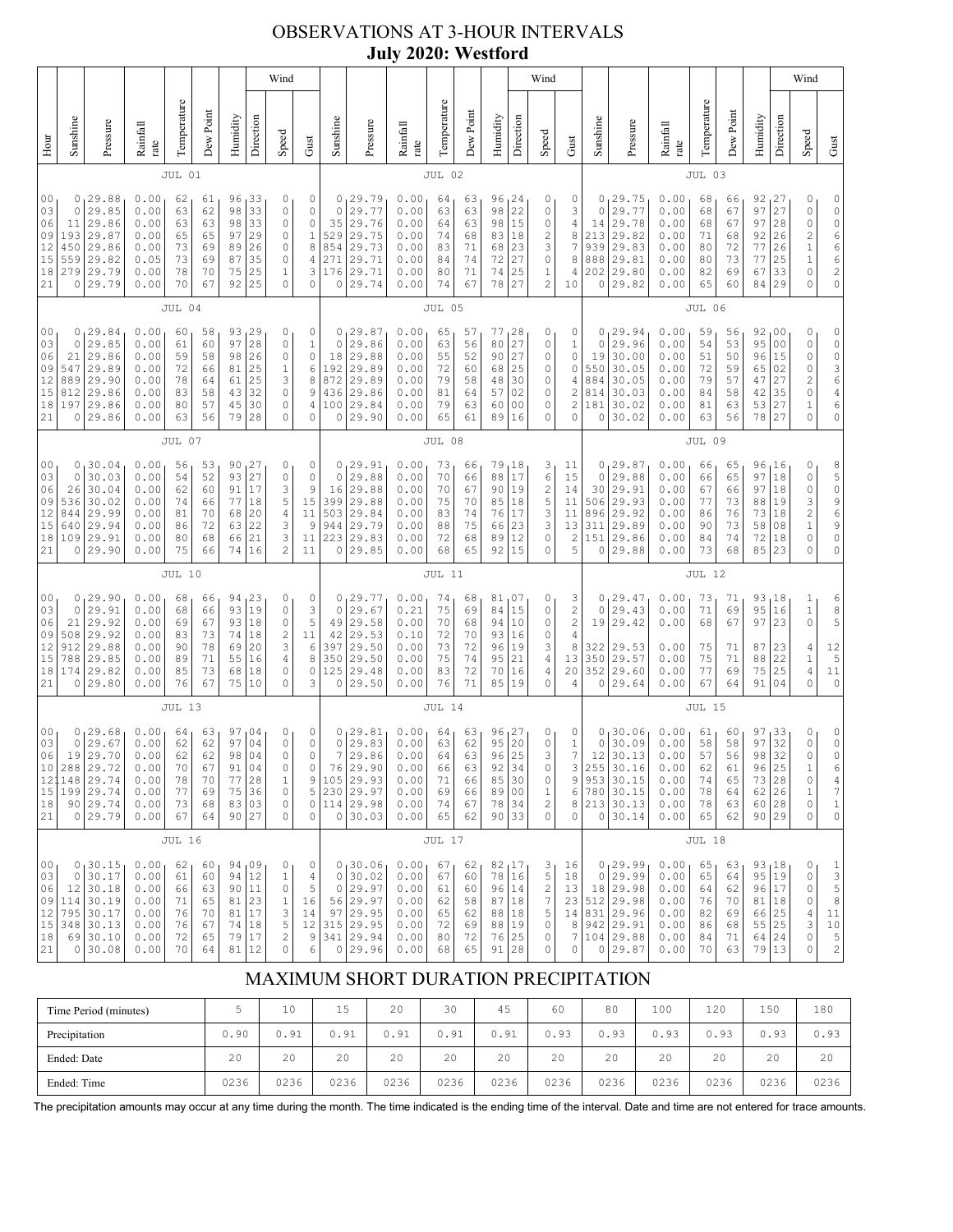## OBSERVATIONS AT 3-HOUR INTERVALS **July 2020: Westford**

|                                                          |                                                                                                                                                                                                                                                                                                                                                                                                                                                                                                                                                                                     |                                                                             |                                                              |                                              |                                              |                                              |                                                                         | Wind                                                                                                 | Wind                                                                              |                                              |                                                                                       |                                                              |                                                  |                                                                                                          |                                                 |                                                          |                                                                                              |                                                                     |                                                         |                                                                         | Wind                                                         |                                              |                                                                                               |                                                                                                                                   |                                               |                                                                                        |                                                                                                          |
|----------------------------------------------------------|-------------------------------------------------------------------------------------------------------------------------------------------------------------------------------------------------------------------------------------------------------------------------------------------------------------------------------------------------------------------------------------------------------------------------------------------------------------------------------------------------------------------------------------------------------------------------------------|-----------------------------------------------------------------------------|--------------------------------------------------------------|----------------------------------------------|----------------------------------------------|----------------------------------------------|-------------------------------------------------------------------------|------------------------------------------------------------------------------------------------------|-----------------------------------------------------------------------------------|----------------------------------------------|---------------------------------------------------------------------------------------|--------------------------------------------------------------|--------------------------------------------------|----------------------------------------------------------------------------------------------------------|-------------------------------------------------|----------------------------------------------------------|----------------------------------------------------------------------------------------------|---------------------------------------------------------------------|---------------------------------------------------------|-------------------------------------------------------------------------|--------------------------------------------------------------|----------------------------------------------|-----------------------------------------------------------------------------------------------|-----------------------------------------------------------------------------------------------------------------------------------|-----------------------------------------------|----------------------------------------------------------------------------------------|----------------------------------------------------------------------------------------------------------|
| Hour                                                     | Sunshine                                                                                                                                                                                                                                                                                                                                                                                                                                                                                                                                                                            | Pressure                                                                    | Rainfall<br>rate                                             | Temperature                                  | Dew Point                                    | Humidity                                     | Direction                                                               | Speed                                                                                                | Gust                                                                              | Sunshine                                     | Pressure                                                                              | Rainfall<br>rate                                             | Temperature                                      | Dew Point                                                                                                | Humidity                                        | Direction                                                | Speed                                                                                        | Gust                                                                | Sunshine                                                | Pressure                                                                | Rainfall<br>rate                                             | Temperature                                  | Dew Point                                                                                     | Humidity                                                                                                                          | Direction                                     | Speed                                                                                  | Gust                                                                                                     |
|                                                          |                                                                                                                                                                                                                                                                                                                                                                                                                                                                                                                                                                                     |                                                                             |                                                              | <b>JUL 19</b>                                |                                              |                                              |                                                                         |                                                                                                      |                                                                                   |                                              |                                                                                       |                                                              | JUL 20                                           |                                                                                                          |                                                 |                                                          |                                                                                              |                                                                     |                                                         |                                                                         |                                                              | JUL 21                                       |                                                                                               |                                                                                                                                   |                                               |                                                                                        |                                                                                                          |
| 0 <sub>0</sub><br>03<br>06<br>09<br>12<br>15<br>18<br>21 | 0, 29.89<br>0.00<br>69<br>83, 25<br>0<br>3<br>63<br>92<br>25<br>$\circ$<br>29.84<br>0.00<br>66<br>63<br>$\mathbb O$<br>$\,1$<br>$\boldsymbol{7}$<br>29.83<br>0.00<br>63<br>87<br>$17$<br>$\sqrt{2}$<br>19<br>67<br>$\boldsymbol{7}$<br>29.81<br>$\sqrt{2}$<br>236<br>0.00<br>73<br>67<br>82<br>15<br>835<br>29.73<br>0.00<br>85<br>74<br>68<br>17<br>$\sqrt{4}$<br>13<br>20<br>13<br>682<br>29.69<br>0.00<br>89<br>73<br>60<br>4<br>29.65<br>134<br>0.00<br>75<br>17<br>86<br>70<br>0<br>$\mathbf{1}$<br>29.64<br>72<br>91<br>17<br>$\circ$<br>$\mathbb O$<br>$\circ$<br>0.00<br>74 |                                                                             |                                                              |                                              |                                              |                                              | $\circ$<br>$\overline{7}$                                               | 0, 29.69<br>29.66<br>29.68<br>262 29.70<br>853 29.72<br>786 29.72<br>102 29.74<br>0 29.78            | 0.00<br>0.00<br>0.00<br>0.00<br>0.00<br>0.00<br>0.00<br>0.00                      | 70<br>70<br>71<br>78<br>82<br>85<br>79<br>73 | 68<br>69<br>69<br>72<br>68<br>65<br>65<br>63                                          | 95<br>93<br>83<br>64<br>51<br>64<br>70                       | 94, 19<br>20<br>22<br>25<br>25<br>26<br>23<br>18 | 0<br>$\mathbb O$<br>$\sqrt{2}$<br>$\overline{4}$<br>$\epsilon$<br>$\,8\,$<br>$\mathbf{2}$<br>$\mathbb O$ | 1<br>5<br>16<br>9<br>14<br>14<br>9<br>$\,8\,$   | $\mathbb O$<br>19<br>232<br>868<br>875<br>306<br>$\circ$ | 0, 29.83<br>29.87<br>29.91<br>29.96<br>29.98<br>29.98<br>29.98<br>30.00                      | 0.00<br>0.00<br>0.00<br>0.00<br>0.00<br>0.00<br>0.00<br>0.00        | 68<br>66<br>64<br>70<br>75<br>77<br>75<br>61            | 63<br>61<br>62<br>63<br>65<br>65<br>64<br>57                            | 84, 25<br>86<br>93<br>79<br>72<br>67<br>67<br>85             | 25<br>25<br>35<br>26<br>28<br>27<br>35       | 0<br>$\mathbb O$<br>$\circ$<br>$\circ$<br>$\mathbf 1$<br>$\overline{c}$<br>$\circ$<br>$\circ$ | $\begin{array}{c} 3 \\ 2 \\ 0 \end{array}$<br>$\begin{array}{c} 4 \\ 9 \\ 8 \end{array}$<br>$\overline{7}$<br>$\mathsf{O}\xspace$ |                                               |                                                                                        |                                                                                                          |
|                                                          | <b>JUL 22</b>                                                                                                                                                                                                                                                                                                                                                                                                                                                                                                                                                                       |                                                                             |                                                              |                                              |                                              |                                              |                                                                         |                                                                                                      |                                                                                   |                                              | <b>JUL 23</b>                                                                         |                                                              |                                                  |                                                                                                          |                                                 |                                                          |                                                                                              |                                                                     |                                                         | JUL 24                                                                  |                                                              |                                              |                                                                                               |                                                                                                                                   |                                               |                                                                                        |                                                                                                          |
| 0 <sub>0</sub><br>03<br>06<br>09<br>12<br>15<br>18<br>21 | $\mathbf 0$<br>$\mathbb O$<br>350<br>388<br>174<br>$\circ$                                                                                                                                                                                                                                                                                                                                                                                                                                                                                                                          | 0, 30.00<br>30.01<br>30.02<br>30.01<br>30.00<br>29.97<br>153 29.91<br>29.90 | 0.00<br>0.00<br>0.00<br>0.00<br>0.00<br>0.00<br>0.00<br>0.00 | 58<br>55<br>57<br>67<br>76<br>77<br>76<br>70 | 57<br>54<br>56<br>62<br>67<br>68<br>68<br>66 | 96<br>97<br>85<br>73<br>74<br>77<br>88       | 94 00<br>0 <sub>0</sub><br>0 <sub>0</sub><br>35<br>32<br>22<br>17<br>12 | 0<br>0<br>0<br>0<br>0<br>$\circ$<br>$\mathbf{1}$<br>$\circ$                                          | $\mathbb O$<br>0<br>$\mathbb O$<br>0<br>$\mathbf{2}$<br>6<br>0                    | $\circ$<br>$\mathbb O$<br>31062<br>272       | 0, 29.90<br>29.88<br>29.91<br>209 29.92<br>29.92<br>29.92<br>253 29.93<br>0 29.97     | 0.00<br>0.00<br>0.34<br>0.00<br>0.00<br>0.00<br>0.00<br>0.00 | 63<br>67<br>68<br>69<br>76<br>77<br>77<br>66     | 62<br>66<br>67<br>69<br>72<br>70<br>69<br>63                                                             | 95<br>97<br>98<br>88<br>81<br>78<br>91          | 96, 12<br>16<br>17<br>22<br>24<br>29<br>20<br>03         | 0<br>$\mathbb O$<br>$\,1\,$<br>0<br>$\ensuremath{\mathsf{3}}$<br>$\,1\,$<br>$\mathbb O$<br>0 | 2<br>5<br>$\,8\,$<br>4<br>$\epsilon$<br>$\overline{7}$<br>8<br>0    | $\circ$<br>14<br>510<br>557<br>796<br>174<br>$\circ$    | 0, 30.00<br>30.02<br>30.06<br>30.08<br>30.09<br>30.05<br>30.02<br>30.03 | 0.00<br>0.00<br>0.00<br>0.00<br>0.00<br>0.00<br>0.00<br>0.00 | 63<br>61<br>60<br>71<br>77<br>81<br>80<br>64 | 62<br>60<br>59<br>66<br>65<br>60<br>68<br>60                                                  | 96<br>97<br>98<br>85<br>67<br>49<br>66<br>87                                                                                      | 103<br>03<br>03<br>34<br>25<br>06<br>27<br>28 | $\mathbb O$<br>$\circ$<br>$\mathbb O$<br>$\circ$<br>$\circ$<br>$\circ$<br>0<br>$\circ$ | $\mathbb O$<br>$\circ$<br>$\begin{array}{c}\n0 \\ 0 \\ 3 \\ 5\n\end{array}$<br>$\overline{1}$<br>$\circ$ |
|                                                          | <b>JUL 25</b>                                                                                                                                                                                                                                                                                                                                                                                                                                                                                                                                                                       |                                                                             |                                                              |                                              |                                              |                                              |                                                                         |                                                                                                      |                                                                                   |                                              | <b>JUL 26</b>                                                                         |                                                              |                                                  |                                                                                                          |                                                 |                                                          |                                                                                              |                                                                     |                                                         | JUL 27                                                                  |                                                              |                                              |                                                                                               |                                                                                                                                   |                                               |                                                                                        |                                                                                                          |
| 00<br>03<br>06<br>09<br>12<br>15<br>18<br>21             | 0<br>21<br>508<br>842<br>773<br>0                                                                                                                                                                                                                                                                                                                                                                                                                                                                                                                                                   | 0, 30.05<br>30.03<br>30.04<br>30.06<br>30.04<br>29.98<br>223 29.94<br>29.93 | 0.00<br>0.00<br>0.00<br>0.00<br>0.00<br>0.00<br>0.00<br>0.00 | 58<br>57<br>56<br>74<br>81<br>84<br>81<br>68 | 56<br>56<br>55<br>68<br>64<br>65<br>66<br>61 | 97<br>97<br>83<br>56<br>52<br>62<br>79       | $95 - 28$<br>28<br>28<br>28<br>24<br>22<br>21<br>18                     | 0<br>$\mathbb O$<br>$\circ$<br>0<br>0<br>$\circ$<br>$\circ$<br>0                                     | 0<br>$\mathbb O$<br>0<br>0<br>0<br>5<br>$\circ$<br>0                              | $\circ$<br>12<br>97                          | 0, 29.93<br>29.92<br>29.88<br>29.87<br>367 29.82<br>443 29.76<br>130 29.73<br>0 29.72 | 0.00<br>0.00<br>0.00<br>0.00<br>0.00<br>0.00<br>0.00<br>0.00 | 68<br>69<br>66<br>68<br>81<br>84<br>82<br>78     | 59<br>59<br>58<br>62<br>70<br>73<br>71<br>69                                                             | 71<br>75<br>84<br>70<br>68<br>71<br>74          | 75, 19<br>18<br>18<br>19<br>19<br>22<br>22<br>17         | 0<br>$\sqrt{2}$<br>3<br>$\mathbb O$<br>$\mathbf{1}$<br>$\mathsf S$<br>$\sqrt{4}$<br>3        | 4<br>6<br>9<br>$\overline{4}$<br>8<br>12<br>11<br>10                | $\circ$<br>$\circ$<br>37<br>756<br>58<br>202<br>$\circ$ | 0, 29.72<br>29.69<br>29.69<br>29.69<br>29.64<br>29.58<br>29.56<br>29.59 | 0.00<br>0.17<br>0.00<br>0.00<br>0.00<br>0.00<br>0.00<br>0.07 | 77<br>72<br>70<br>71<br>83<br>83<br>86<br>75 | 69<br>70<br>70<br>71<br>76<br>74<br>75<br>72                                                  | 75<br>93<br>97<br>97<br>80<br>76<br>70<br>92                                                                                      | 18<br>23<br>19<br>16<br>17<br>24<br>22<br>26  | 1<br>$\epsilon$<br>$\overline{3}$<br>3<br>3<br>$\overline{7}$<br>3<br>$\Omega$         | 6<br>$1\,4$<br>$\overline{12}$<br>$1\,1$<br>12<br>14<br>10<br>$7\overline{ }$                            |
|                                                          |                                                                                                                                                                                                                                                                                                                                                                                                                                                                                                                                                                                     |                                                                             |                                                              | <b>JUL 28</b>                                |                                              |                                              |                                                                         |                                                                                                      |                                                                                   |                                              |                                                                                       |                                                              | <b>JUL 29</b>                                    |                                                                                                          |                                                 |                                                          |                                                                                              |                                                                     |                                                         |                                                                         |                                                              | JUL 30                                       |                                                                                               |                                                                                                                                   |                                               |                                                                                        |                                                                                                          |
| 00<br>03<br>06<br>09<br>12<br>15<br>18<br>21             | $\circ$<br>5<br>515<br>693<br>782<br>62<br>0                                                                                                                                                                                                                                                                                                                                                                                                                                                                                                                                        | 0, 29.60<br>29.59<br>29.61<br>29.65<br>29.67<br>29.68<br> 29.69<br> 29.73   | 0.00<br>0.00<br>0.00<br>0.00<br>0.00<br>0.00<br>0.00<br>0.00 | 72<br>70<br>71<br>76<br>80<br>84<br>81<br>69 | 71<br>70<br>69<br>74<br>72<br>63<br>62<br>61 | 97<br>97<br>96<br>94<br>77<br>50<br>53<br>76 | 125<br>19<br>22<br>18<br>26<br>19<br>25<br>21                           | 0<br>$\circ$<br>$\mathbb O$<br>$\sqrt{2}$<br>5<br>$\overline{c}$<br>$\sqrt{4}$<br>$\Omega$           | $\mathbf{1}$<br>$\sqrt{4}$<br>$\mathbb O$<br>7<br>12<br>13<br>12<br>$1\,$         | $\circ$<br>11<br>410                         | 0, 29.78<br>29.80<br>29.82<br>29.83<br>130 29.80<br>306 29.77<br>142 29.76<br>0 29.77 | 0.00<br>0.00<br>0.00<br>0.00<br>0.00<br>0.00<br>0.05<br>0.00 | 66<br>63<br>61<br>75<br>79<br>74<br>72<br>66     | 61<br>59<br>59<br>67<br>66<br>69<br>70<br>64                                                             | 84,18<br>88<br>93<br>76<br>64<br>84<br>93<br>94 | 17<br>17<br>15<br>17<br>15<br>09<br>08                   | 0<br>$\mathbb O$<br>0<br>$1\,$<br>$\mathbb O$<br>$\mathbb O$<br>$\mathbb O$<br>$\mathbb O$   | 6<br>$\overline{4}$<br>0<br>11<br>10<br>3<br>$\mathbb O$<br>$\circ$ | $\circ$<br>11<br>512<br>940<br>791<br>77<br>0           | 0, 29.78<br>29.77<br>29.79<br>29.78<br>29.77<br>29.75<br>29.76<br>29.80 | 0.00<br>0.00<br>0.00<br>0.00<br>0.00<br>0.00<br>0.00<br>0.00 | 65<br>62<br>62<br>74<br>81<br>81<br>69<br>62 | 64<br>61<br>62<br>69<br>68<br>65<br>66<br>61                                                  | 97<br>97<br>98<br>85<br>65<br>58<br>91<br>95                                                                                      | 26<br>13<br>17<br>19<br>16<br>27<br>27<br>27  | 1<br>$\mathbb O$<br>$1\,$<br>$\mathbb O$<br>$\sqrt{4}$<br>$1\,$<br>$\circ$<br>$\circ$  | $\begin{matrix} 9 \\ 0 \end{matrix}$<br>5988<br>$\mathbb O$<br>$\circ$                                   |
|                                                          |                                                                                                                                                                                                                                                                                                                                                                                                                                                                                                                                                                                     |                                                                             |                                                              | <b>JUL 31</b>                                |                                              |                                              |                                                                         |                                                                                                      |                                                                                   |                                              |                                                                                       |                                                              |                                                  |                                                                                                          |                                                 |                                                          |                                                                                              |                                                                     |                                                         |                                                                         |                                                              |                                              |                                                                                               |                                                                                                                                   |                                               |                                                                                        |                                                                                                          |
| 00<br>03<br>06<br>09<br>12<br>15<br>18<br>21             | 0<br>$\circ$<br>9<br>218<br>837<br>879<br>53<br>$\circ$                                                                                                                                                                                                                                                                                                                                                                                                                                                                                                                             | 129.81<br>29.80<br>29.81<br>29.83<br>29.83<br>29.81<br>29.80<br>29.83       | 0.00<br>0.00<br>0.00<br>0.00<br>0.00<br>0.00<br>0.00<br>0.00 | 59<br>57<br>57<br>68<br>76<br>80<br>79<br>65 | 58<br>56<br>56<br>65<br>66<br>69<br>66<br>61 | 97<br>98<br>91<br>70<br>69<br>66<br>87       | 96 27<br>27<br>27<br>27<br>25<br>27<br>30<br>31                         | $\mathbb O$<br>$\mathbb O$<br>$\mathbb O$<br>$\mathbb O$<br>$\circ$<br>$\mathbf{2}$<br>0<br>$\Omega$ | $\mathbb O$<br>$\mathbb O$<br>$\mathbb O$<br>$\sqrt{2}$<br>5<br>9<br>1<br>$\circ$ |                                              |                                                                                       |                                                              |                                                  |                                                                                                          |                                                 |                                                          |                                                                                              |                                                                     |                                                         |                                                                         |                                                              |                                              |                                                                                               |                                                                                                                                   |                                               |                                                                                        |                                                                                                          |

NOTES:<br>Units: Temperature=°F, Wind=mph, Pressure=Inches Hg, Precipitation=inches.<br>Units: Temperature=°F, Wind=mph, Pressure=Inches Hg, Precipitation=inches.<br>
Yind Direction: Directions are those from which the wind is blow

## WEATHER NOTES SUMMARY BY HOUR

|    |                                                          |                                                      |                                                                              | Averages                                     |                                              |                                              |                                                      | Resultant                                    | Wind                                                      |
|----|----------------------------------------------------------|------------------------------------------------------|------------------------------------------------------------------------------|----------------------------------------------|----------------------------------------------|----------------------------------------------|------------------------------------------------------|----------------------------------------------|-----------------------------------------------------------|
| ì. | Hour                                                     | Sunshine                                             | Pressure                                                                     | Temperature                                  | Dew Point                                    | Humidity                                     | Wind Speed                                           | Direction                                    | Speed                                                     |
|    | 0 <sub>0</sub><br>03<br>06<br>09<br>12<br>15<br>18<br>21 | 0<br>0<br>15<br>320<br>704<br>568<br>168<br>$\Omega$ | 29.863<br>29.855<br>29.864<br>29.889<br>29.865<br>29.843<br>29.831<br>29.847 | 65<br>64<br>64<br>71<br>79<br>81<br>79<br>69 | 62<br>62<br>62<br>67<br>69<br>68<br>68<br>64 | 90<br>93<br>95<br>85<br>72<br>67<br>70<br>85 | 0.3<br>0.7<br>0.8<br>1.4<br>2.2<br>1.9<br>1.1<br>0.3 | 19<br>19<br>19<br>19<br>22<br>23<br>23<br>19 | 0.3<br>0.6<br>0<br>. 6<br>1.2<br>1.7<br>1.5<br>0.8<br>0.2 |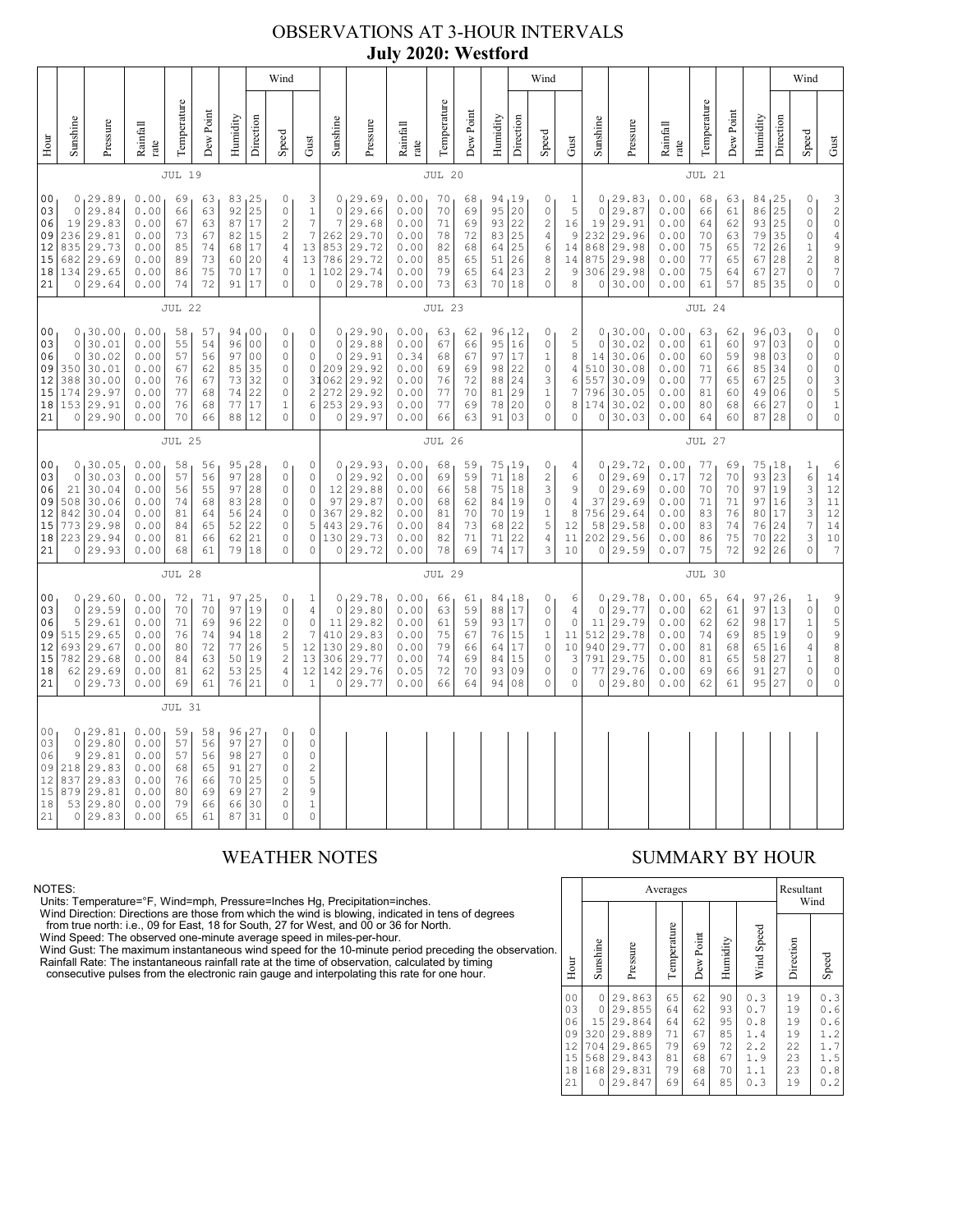# HOURLY PRECIPITATION (Water Equivalent) **July 2020: Westford**

| Date                                                      |      |    |      |                |    | A.M. Hour Ending at |                                          |      |                                      |    |                                      |    | P.M. Hour Ending at                                                                                                             |    |      |                  |                  |      |    |    |      |           |      |                                                                          |                                  |
|-----------------------------------------------------------|------|----|------|----------------|----|---------------------|------------------------------------------|------|--------------------------------------|----|--------------------------------------|----|---------------------------------------------------------------------------------------------------------------------------------|----|------|------------------|------------------|------|----|----|------|-----------|------|--------------------------------------------------------------------------|----------------------------------|
|                                                           | 01   | 02 | 03   | 04             | 05 | 06                  | 07                                       | 08   | 09                                   | 10 | 11                                   | 12 | 01                                                                                                                              | 02 | 03   | 04               | 05               | 06   | 07 | 08 | 09   | 10        | 11   | 12                                                                       | Date                             |
| 01<br>02<br>03<br>04<br>05                                |      |    |      |                |    |                     |                                          |      |                                      |    |                                      |    |                                                                                                                                 |    | 0.03 |                  |                  |      |    |    |      |           |      |                                                                          | 01<br>02<br>03<br>03<br>04<br>05 |
| 06<br>07<br>08<br>09<br>10                                |      |    | 0.01 |                |    |                     |                                          |      |                                      |    |                                      |    |                                                                                                                                 |    |      |                  | $0.85 \mid 0.34$ |      |    |    |      |           |      |                                                                          | 06<br>07<br>08<br>09<br>09<br>10 |
| 11<br>12<br>13<br>$14$<br>15                              | 0.01 |    |      | 0.0200.0800.01 |    |                     |                                          |      | 0.05                                 |    | $0.02 \mid 0.33 \mid 0.05 \mid 0.04$ |    | 0.010.080.10                                                                                                                    |    | 0.30 |                  |                  |      |    |    |      |           |      | $\begin{array}{r l} 0.02 & 11 \\ 12 & 13 \\ 13 & 14 \\ 15 & \end{array}$ |                                  |
| 16<br>17<br>18<br>19<br>20                                |      |    | 0.09 |                |    | 0.31 0.02           |                                          | 0.01 |                                      |    |                                      |    |                                                                                                                                 |    |      |                  |                  |      |    |    |      | 0.0300.03 |      |                                                                          | 16<br>17<br>18<br>19<br>19<br>20 |
| 21<br>22<br>$\begin{array}{c} 23 \\ 24 \end{array}$<br>25 |      |    |      |                |    |                     | $0.24 \times 48 \times 0.08 \times 0.09$ |      |                                      |    |                                      |    |                                                                                                                                 |    |      |                  |                  |      |    |    |      |           |      |                                                                          |                                  |
| $\frac{26}{27}$<br>28<br>29<br>30                         |      |    |      | 0.11 0.21 0.19 |    | 0.01                |                                          |      | $0.15 \mid 0.10 \mid 0.02 \mid 0.01$ |    | 0.01                                 |    | 0.01                                                                                                                            |    |      | 0.010.01<br>0.06 | 0.0200.02        | 0.03 |    |    | 0.08 |           | 0.01 |                                                                          | 26<br>27<br>28<br>29<br>29<br>30 |
| 31                                                        |      |    |      |                |    |                     |                                          |      |                                      |    |                                      |    |                                                                                                                                 |    |      |                  |                  |      |    |    |      |           |      |                                                                          | 31                               |
|                                                           |      |    |      |                |    |                     |                                          |      |                                      |    |                                      |    | Sum 0.01 0.00 0.23 0.29 0.51 0.27 0.63 0.19 0.18 0.34 0.06 0.05 0.09 0.10 0.34 0.07 0.87 0.39 0.00 0.00 0.11 0.03 0.01 0.02 Sum |    |      |                  |                  |      |    |    |      |           |      |                                                                          |                                  |

During a frozen precipitation event, hourly precipitation totals may not be recorded. In this case, daily amounts are typically entered in the last column (hour ending at 12 A.M.)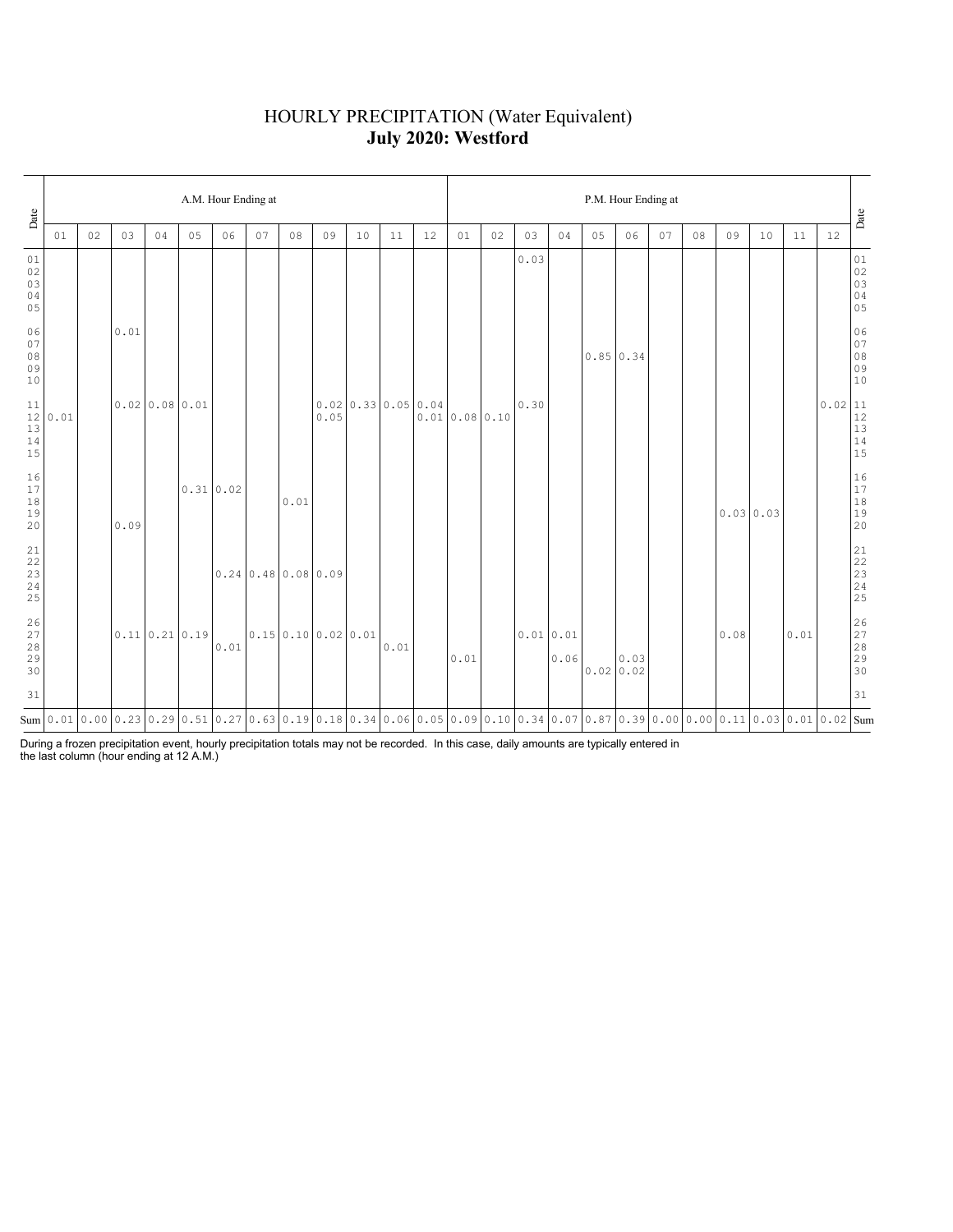## HOUR-BY-HOUR DATA **July 2020: Westford**